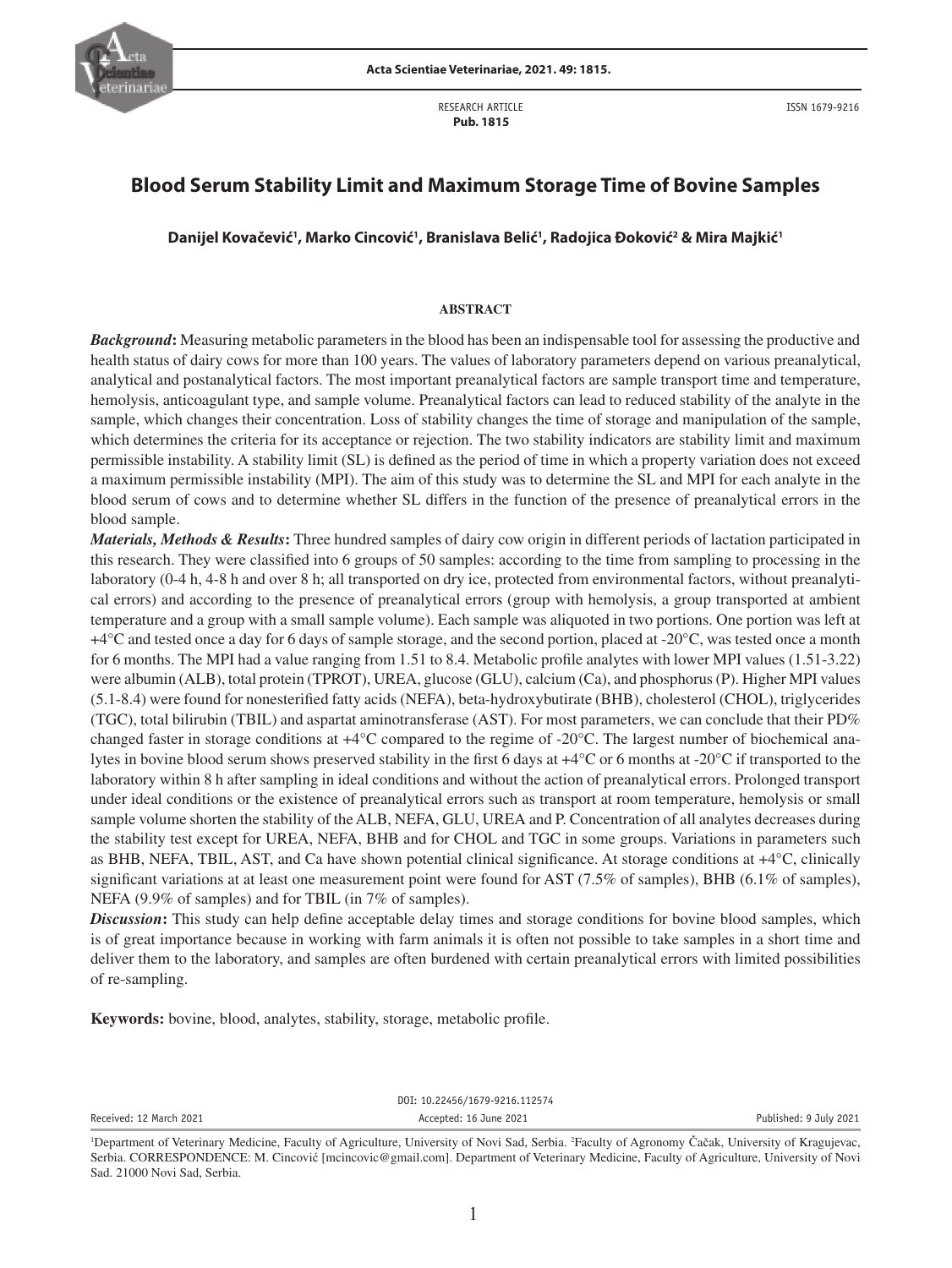## **INTRODUCTION**

Measuring metabolic parameters in the blood has been an indispensable tool for assessing the productive and health status of dairy cows for more than 100 years [31]. Determining metabolic parameters has contributed to the understanding of the physiology of the peripartum period, knowledge of homeoresis, metabolic stress, as well as the diagnosis of many diseases [12,21,32].

The values of laboratory parameters depend on various preanalytical, analytical and postanalytical factors. The influence of preanalytical factors on the variation of metabolic parameters in different animal species and humans is well known, and recommendations are given for reducing preanalytical error and equalizing preanalytical activities for farm animals [18].

Preanalytical factors can lead to reduced stability of the analyte in the sample, which changes their concentration. According to Gómez-Rioja *et al*. [16], the stability of a biochemical analyte is defined as the capability of a sample / specimen material to retain its properties over time. Loss of stability changes the time of storage and manipulation of the sample, which determines the criteria for its acceptance or rejection [40]. The 2 stability indicators are stability limit and maximum permissible instability. A stability limit (SL) is defined as the period of time in which a property variation does not exceed a maximum permissible instability (MPI). The aim of this study was to determine the SL and MPI for each analyte in the blood serum of cows and to determine whether SL differs in the function of the presence of preanalytical errors in the blood sample.

#### **MATERIALS AND METHODS**

## *Sampling and grouping of samples*

Three hundred samples of dairy cow origin in different periods of lactation participated in this research. They were classified into 6 groups of 50 samples: according to the time from sampling to processing in the laboratory (0-4 h, 4-8 h and over 8 h; all transported on dry ice, protected from environmental factors, without preanalytical errors) and according to the presence of preanalytical errors (group with hemolysis, a group transported at ambient temperature and a group with a small sample volume). Blood samples were collected by puncture of v.coccigea in appropriate tubes with clot activator<sup>1</sup>. After centrifugation, the amount of serum was 5-6 mL, except in small volume

samples that ranged around 2-3 mL. Biochemical parameters (ALB, TPROT, UREA, GLU, NEFA, BHB, CHOL, TGC, TBIL, AST, Ca and P) were measured by standard reagents<sup>2</sup> at automatic spectrophotometer<sup>3</sup>.

## *Stability test model*

Each sample was aliquoted in 2 portions. One portion was left at +4°C and tested once a day for 6 days of sample storage, and the second portion, placed at -20°C, was tested once a month for 6 months.

Gómez-Rioja *et al*. [16] in their protocol precisely defined the technical procedures for measuring stability: "The loss of stability is assessed by comparing measurement values of 2 samples obtained from the same patient and analyzed at different time points - basal time / sample and test time / sample. Differences are expressed using percentage deviation (PD%). PD% is the difference between measured concentrations in optimal conditions (baseline sample; t0, average of replicate measurements) and its concentrations when stored for the maximum permissible storage time (test sample; tx average of replicate measurements). The difference is converted into a% PD from the baseline value:  $PD\% =$  $(tx-t0) / t0 \times 100$ . The MPI was calculated MPI = 0.5  $\times$  (CVa + CVi). A PD% <MPI for all study subjects indicates that there was not a significant loss of stability within the storage time studied. A PD% ≥MPI in some of the subjects indicates that there was a significant loss of stability within the storage time studied."

## *Statistical analysis*

Intensity of change in the value of PD% per time unit was determined by calculation of linear regression parameter b, and regression lines were presented in figures. The potential clinical significance of changes in analyte values will be determined by comparing PD% and RCV values. Potential clinical significance exists if PD% > RCV exists, deviation of values may be clinically significant. The analytical variation, biological variation and RCV were derived from Kovačević *et al*. [23]. Statistical software<sup>4</sup> SPSS (USA) were used for analysis and results representation.

#### **RESULTS**

The MPI had a value ranging from 1.51 to 8.4. Metabolic profile analytes with lower MPI values (1.51- 3.22) were ALB, TPROT, UREA, GLU, Ca, and P. Higher MPI values (5.1-8.4) were found for NEFA, BHB , CHOL, TGC, TBIL, AST. The results are shown in Figure 1.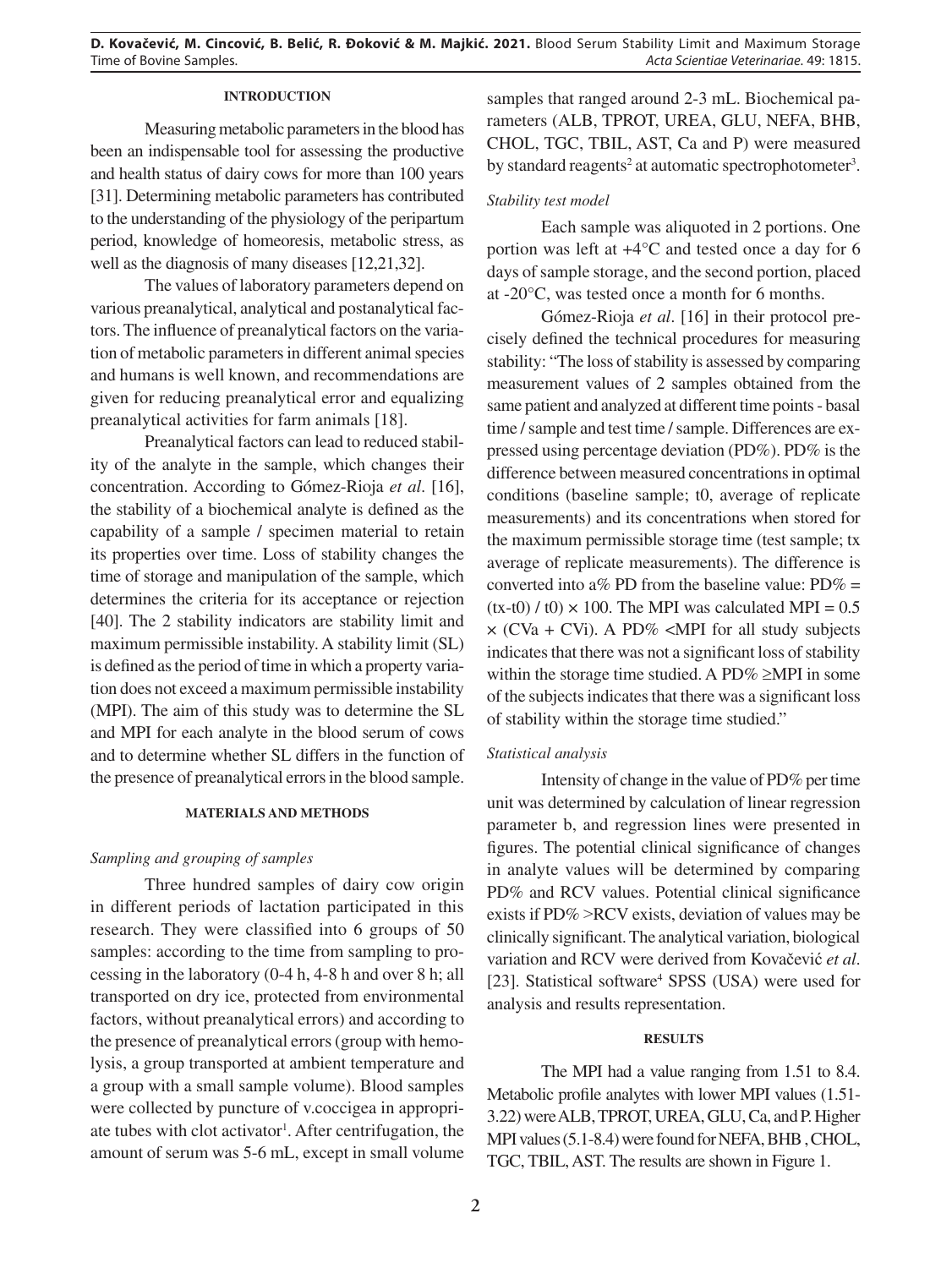The stability of the analyte from the metabolic profile in cows is shown in Table 1 and Figures 2 and 3. The table shows the measured value of metabolites in the confidence interval of 95% (95% CI). The table shows the value of the linear regression parameter b, which indicates the intensity of the change in the value of PD% per unit time (Linear b PD%). The more stable the samples, the lower the value of this parameter. For most parameters, we can conclude that their PD% changed faster in storage conditions at +4°C compared to the regime of -20°C, but the change in concentration goes in the same direction (compare the linear b parameter). Concentration of all analites decrease during stability test except for UREA, NEFA, BHB and for samples CHOL and TGC in some groups.

ALB was stable for 6 days at +4°C and 6 months at -20°C, regardless of the length of transport to the laboratory, unless the presence of negative preanalytical factors was found in the samples. If the sample was haemologized, small in volume or transported at ambient temperatures until processing in the laboratory, the ALB was stable for 4 or 5 days at  $+4^{\circ}$ C, or for 5 months at -20°C. TPROTs were stable in the sample over the test period at both temperature regimes. UREA is stable for up to 6 days if adequately transported, while prolonged transport (4-8 h) and hemolysis of the sample reduce the stability of urea, which was stable for 4 days at +4°C. Stability after freezing was shortened to 5 months if there was a preanalytical problem such as small sample volume or transport at ambient temperature to the laboratory. Unlike ALB and TPROT whose values declined over time, the value of UREA increased during the stability test.

The stability of GLU was reduced in all cases, except when there was a short transport to the laboratory in ideal conditions. GLU was stable in the refrigerator (+4°C) for 4 days with prolonged transport, 3 days with hemolysis or reduced sample volume, and 2 days if transported to the laboratory at ambient temperature. GLU during freezing (-20°C) was stable for 4 to 5 months depending on the group of samples. Glucose levels decreased over time.

NEFA was stable only in the case of fast transport. With prolonged transport, NEFA was stable at +4°C for 4 or 3 days, in the case of hemolysis for 3 days, and for 2 days in the case of a small-volume sample and in the case when the sample was transported to the laboratory at ambient temperature. This analyte was stable for 6 months at -20°C. The value of NEFA has grown over time. BHB was stable for 6 days at +4°C and 6 months at -20°C, respectively. The value of BHB has grown over time.

CHOL was stable for 6 days at +4°C, and under freezer storage conditions (-20°C) it was stable for 5 months regardless of preanalytical factors. TGC was stable for 6 days at +4°C, and under freezer storage conditions (-20°C) it was stable for 4 months regardless of preanalytical factors. Depending on the group, CHOL and TGC values increased or decreased during the stability test. During storage in the freezer, there was an increase in CHOL in the first months, and then there was a decrease in samples that were transported for a long time, which were transported at ambient temperature and which were hemolyzed.

TBIL was stable at all test times at both temperature regimes. However, if there was hemolysis in the sample, TBIL was stable for up to 5 months at -20°C. AST was stable for 6 days at +4°C, but prolonged storage at -20°C reduced the stability of this analyte, so it was stable for 5 months. The AST value decreased over time.

Ca was stable for 6 days at +4°C and 6 months at -20°C, respectively. Stability P was unresolved within 4 or 5 days, or within 2 days if there was prolonged transport or hemolysis of the sample.

Variations in parameters such as BHB, NEFA, TBIL, AST, and Ca have shown potential clinical significance. At storage conditions at +4°C, clinically significant variations at at least one measurement point were found for AST (7.5% of samples), BHB (6.1% of samples), NEFA (9.9% of samples) and for TBIL (in 7% of samples). When assessing the stability at a temperature of -20°C from 0 to 1.3% of the samples shows variations that have potential clinical significance for these four analytes (Figure 4).



**Figure 1.** Maximum permissible instability (MPI) for blood serum analytes in cows.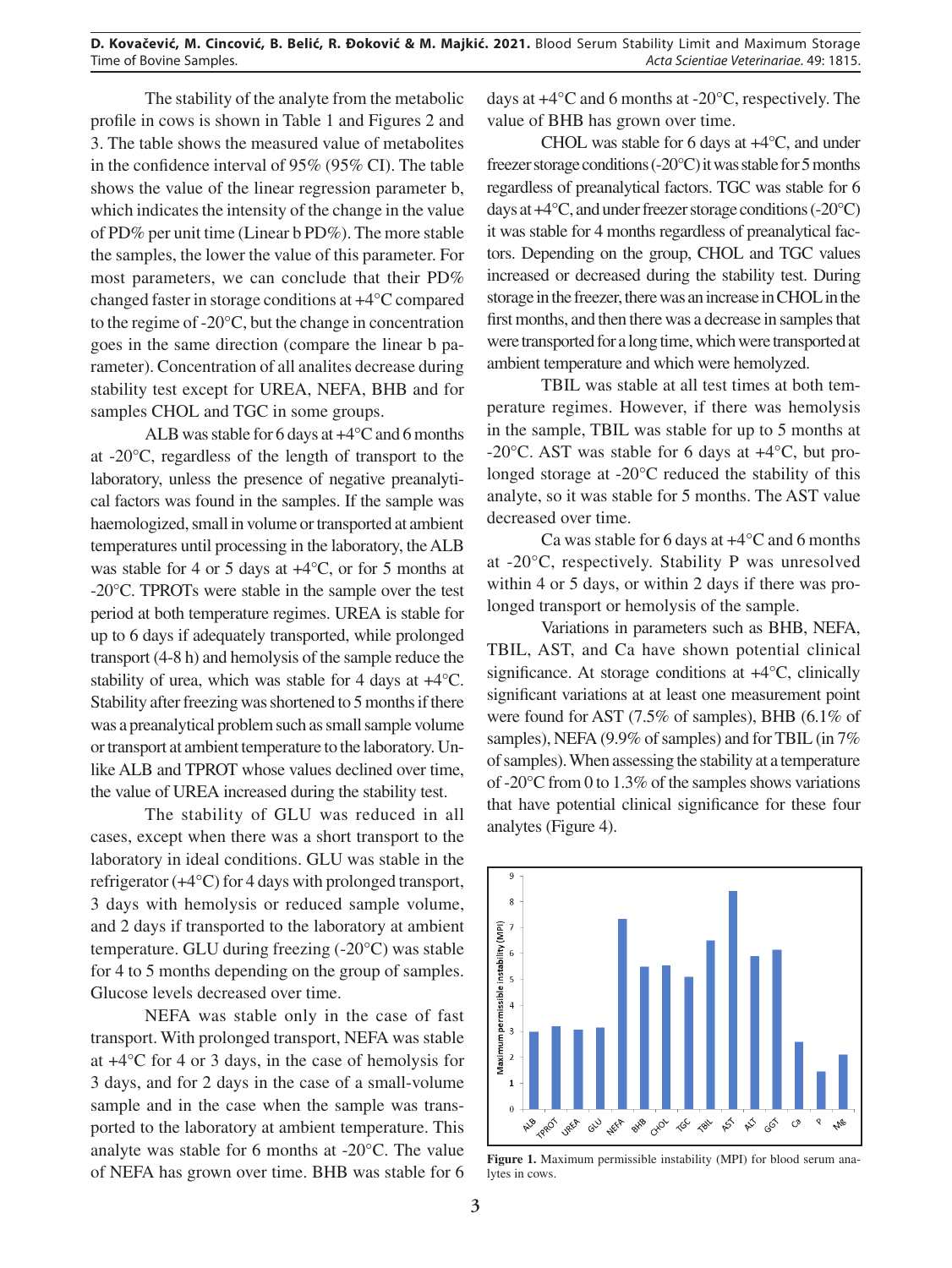**D. Kovačević, M. Cincović, B. Belić, R. Đoković & M. Majkić. 2021.** Blood Serum Stability Limit and Maximum Storage Time of Bovine Samples. *Acta Scientiae Veterinariae*. 49: 1815.



**Figure 2.** Blood serum analyte stability at +4°C (abscissa represents 1-6 day of measurement).



**Figure 3.** Blood serum analyte stability at -20°C (abscissa represents 1-6 month of measurement).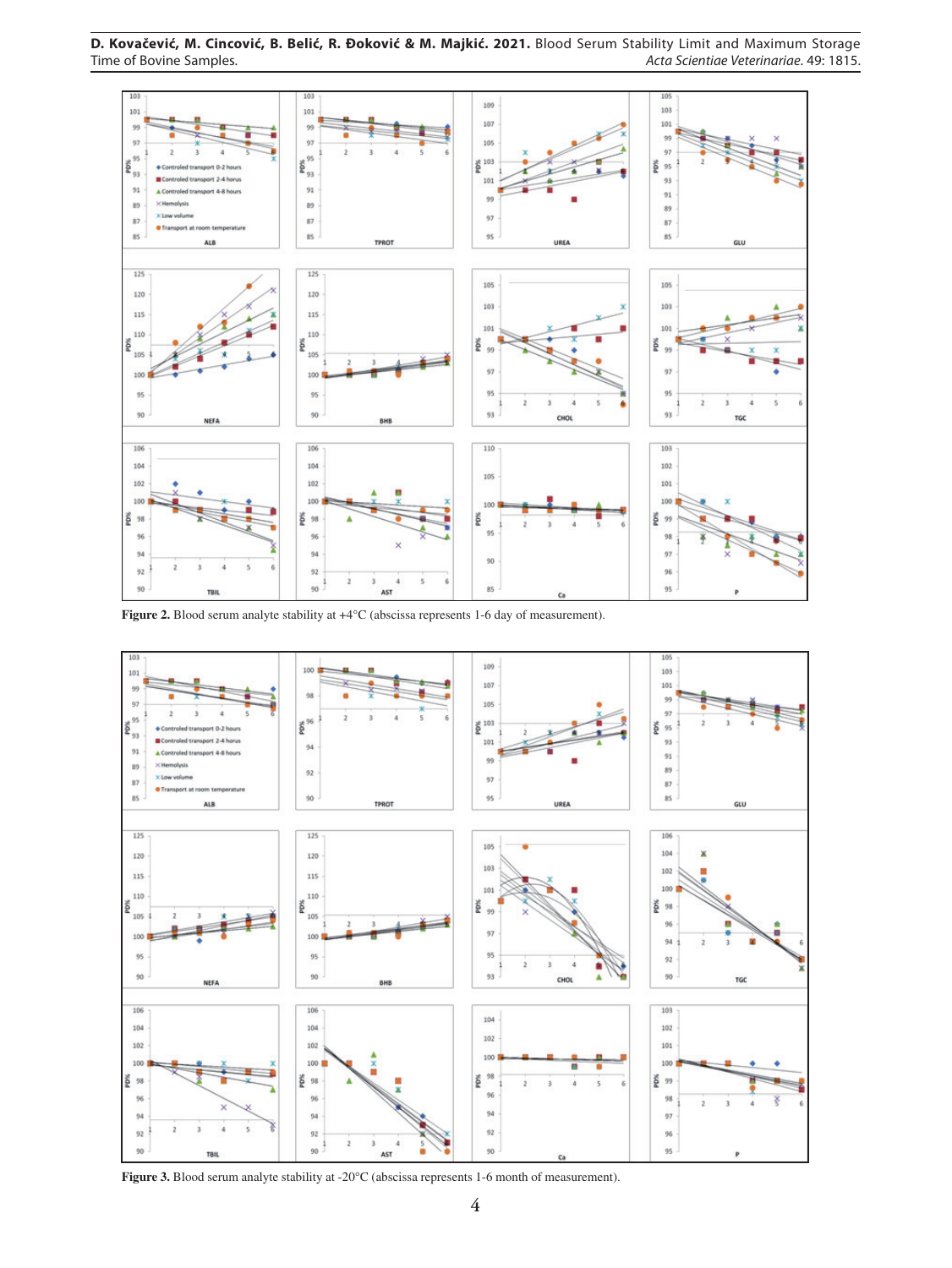## **D. Kovačević, M. Cincović, B. Belić, R. Đoković & M. Majkić. 2021.** Blood Serum Stability Limit and Maximum Storage Acta Scientiae Veterinariae. 49: 1815.

| Parameter                | Value 95CI    | Storage            | Stability<br>parameter | Optimal transport |                |                | Preanalytical error |                 |                 |
|--------------------------|---------------|--------------------|------------------------|-------------------|----------------|----------------|---------------------|-----------------|-----------------|
|                          |               |                    |                        | $0-4h$            | $4-8h$         | > 8h           | $HL^*$              | $UF^*$          | ATT*            |
| ALB(g/L)                 | 27.2-39.4     | $+4^{\circ}C$      | Linear b PD%           | $-0.22$           | $-0.23$        | $-0.5$         | $-0.77$             | $-0.72$         | $-0.65$         |
|                          |               |                    | $SL$ (day)             | > 6               | > 6            | > 6            | 4.01                | 4.99            | 4.99            |
|                          |               | $-20^{\circ}$ C    | Linear b PD%           | $-0.19$           | $-0.18$        | $-0.16$        | $-0.55$             | $-0.51$         | $-0.52$         |
|                          |               |                    | SL (month)             | > 6               | > 6            | > 6            | 5.51                | 5.53            | 5.54            |
| <b>TPROT</b><br>(g/L)    | 67.5-84.7     | $+4^{\circ}C$      | Linear b PD%           | $-0.2$            | $-0.21$        | $-0.22$        | $-0.33$             | $-0.45$         | $-0.36$         |
|                          |               |                    | $SL$ (day)             | > 6               | > 6            | > 6            | > 6                 | 5.98            | > 6             |
|                          |               | $-20^{\circ}$ C    | Linear b PD%           | $-0.21$           | $-0.20$        | $-0.24$        | $-0.3$              | $-0.32$         | $-0.39$         |
|                          |               |                    | SL (month)             | > 6               | > 6            | > 6            | > 6                 | > 6             | > 6             |
| <b>UREA</b><br>(mmol/L)  | 2.13-9.48     | $+4^{\circ}C$      | Linear b PD%           | 0.50              | 0.52           | 0.76           | 0.95                | 1.21            | 1.25            |
|                          |               |                    | $SL$ (day)             | > 6               | > 6            | 3.94           | 3.19                | 2.48            | 2.4h            |
|                          |               | $-20^{\circ}$ C    | Linear b PD%           | 0.38              | 0.36           | 0.37           | 0.37                | 0.78            | 0.79            |
|                          |               |                    | SL (month)             | > 6               | > 6            | > 6            | > 6                 | 4.84            | 4.84            |
| GLU<br>(mmol/L)          | 1.85-3.48     | $+4^{\circ}C$      | Linear b PD%           | $-0.71$           | $-1.08$        | $-7.8$         | $-1.3$              | $-1.35$         | $-1.44$         |
|                          |               |                    | $SL$ (day)             | 5.65              | 4.5h           | 4.52           | 3.51                | 3.02            | 2.5             |
|                          |               | $-20^{\circ}$ C    | Linear b PD%           | $-0.74$           | $-0.75$        | $-0.8$         | $-0.82$             | $-0.83$         | $-0.83$         |
|                          |               |                    | SL (month)             | > 6               | 5.9            | 5.9            | 4.5                 | 5.2             | $\overline{4}$  |
| <b>NEFA</b><br>(mmol/L)  | $0.35 - 1.17$ | $+4^{\circ}C$      | Linear b PD%           | 1.08              | 2.25           | 2.33           | 4.21                | 4.44            | 5.02            |
|                          |               |                    | $SL$ (day)             | > 6               | 4.21           | 3.95           | $\mathfrak{Z}$      | 2.6             | 2.3             |
|                          |               | $-20^{\circ}$ C    | Linear b PD%           | 0.91              | 0.93           | 0.95           | 0.9                 | 0.92            | 0.95            |
|                          |               |                    | SL (month)             | > 6               | > 6            | > 6            | > 6                 | > 6             | > 6             |
| <b>BHB</b><br>(mmol/L)   | $0.25 - 1.33$ | $+4^{\circ}C$      | Linear b PD%           | 0.68              | 0.68           | 0.69           | 0.7                 | 0.7             | 0.69            |
|                          |               |                    | $SL$ (day)             | > 6               | > 6            | > 6            | > 6                 | > 6             | > 6             |
|                          |               | $-20^{\circ}$ C    | Linear b PD%           | 0.69              | 0.7            | 0.71           | 0.73                | 0.7             | 0.98            |
|                          |               |                    | SL (month)             | > 6               | > 6            | > 6            | > 6                 | > 6             | > 6             |
| <b>CHOL</b><br>(mmol/L)  | 1.85-6.92     | $+4^{\circ}C$      | Linear b PD%           | $-0.56$           | $-0.6$         | 0.35           | 0.48                | $-0.61$         | $-0.57$         |
|                          |               |                    | $SL$ (day)             | > 6               | > 6            | > 6            | > 6                 | > 6             | $> 6$           |
|                          |               | $-20^{\circ}$ C    | Linear b PD%           | $-1.51$           | $-1.52$        | $-1.49$        | $-1.56$             | $-1.5$          | $-1.47$         |
|                          |               |                    | SL (month)             | 5.9               | 5.3            | 5.6            | 5.1                 | 5.5             | 5.8             |
| <b>TGC</b><br>(mmol/L)   | $0.07 - 0.38$ | $+4^{\circ}C$      | Linear b PD%           | 0.04              | $-0.21$        | 0.25           | 0.3                 | $-0.3$          | 0.27            |
|                          |               |                    | $SL$ (day)             | > 6               | > 6            | > 6            | $>6\,$              | > 6             | > 6             |
|                          |               | $-20^{\circ}$ C    | Linear b PD%           | $-1.65$           | $-1.6$         | $-1.8$         | $-1.92$             | $-1.68$         | $-1.7$          |
|                          |               |                    | SL (month)             | 4.6               | 4.3            | 4.4            | 4.2                 | 4.2             | 4.5             |
| TBIL<br>$(\mu$ mol/L $)$ | 2.14-16.05    | $+4^{\circ}C$      | Linear b PD%           | $-0.37$           | $-0.65$        | $-0.46$        | $-0.93$             | $-0.75$         | $-0.61$         |
|                          |               |                    | $SL$ (day)             | > 6               | > 6            | > 6            | > 6                 | > 6             | > 6             |
|                          |               | $-20^{\circ}$ C    | Linear b PD%           | $-0.25$           | $-0.17$        | $-0.23$        | $-1.42$             | $-0.19$         | $-0.26$         |
|                          |               |                    | SL (month)             | > 6               | > 6            | > 6            | 5.7                 | > 6             | > 6             |
| <b>AST</b><br>(IU/L)     | 74.5-129.2    | +4 $^{\circ}$ C    | Linear b PD%           | $-0.49$           | $-0.45$        | $-0.5$         | $-0.52$             | $-0.41$         | $-0.43$         |
|                          |               |                    | $SL$ (day)             | > 6               | > 6            | > 6            | > 6                 | > 6             | > 6             |
|                          |               | $-20\textdegree C$ | Linear b PD%           | $-2.19$           | $-2.15$        | $-2.22$        | $-2.51$             | $-2.24$         | $-2.17$         |
|                          |               |                    | SL (month)             | 5.15              | 5.17           | 5.2            | 5                   | 5.68            | 5.7             |
| Ca<br>(mmol/L)           | 1.89-2.67     | $+4^{\circ}C$      | Linear b PD%           | $-0.21$           | $-0.22$        | 0.18           | $-0.21$             | $-0.2$          | $-0.18$         |
|                          |               |                    | $SL$ (day)             | > 6               | > 6            | > 6            | > 6                 | > 6             | > 6             |
|                          |               | $-20\textdegree C$ | Linear b PD%           | $-0.08$           | $-0.09$        | 0.07           | $-0.07$             | $-0.08$         | $-0.09$         |
|                          |               |                    | SL (month)             | > 6               |                |                | > 6                 | > 6             | > 6             |
| $\, {\bf P}$<br>(mmol/L) | 1.68-2.56     | $+4^{\circ}C$      | Linear b PD%           |                   | > 6            | > 6            |                     |                 |                 |
|                          |               |                    | $SL$ (day)             | $-0.46$<br>5.05   | $-0.4$<br>4.9  | $-0.5$<br>2.85 | $-0.63$<br>2.3      | $-0.66$<br>4.45 | $-0.83$<br>2.85 |
|                          |               |                    | Linear b PD%           |                   |                |                |                     | $-0.22$         | $-0.27$         |
|                          |               | $-20^{\circ}$ C    | SL (month)             | $-0.14$<br>> 6    | $-0.15$<br>> 6 | $-0.2$<br>> 6  | $-0.19$<br>> 6      | > 6             | > 6             |
|                          |               |                    |                        |                   |                |                |                     |                 |                 |

**Table 1.** Analyte concentration. change of PD% during storage time (linear b PD%) and stability limit (SL) for blood serum metabolic parameters at  $+4$ °C and -20°C.

\*HL: hemolysed sample; UF: underfilled sample; ATT: ambiental (room) temperature transportation.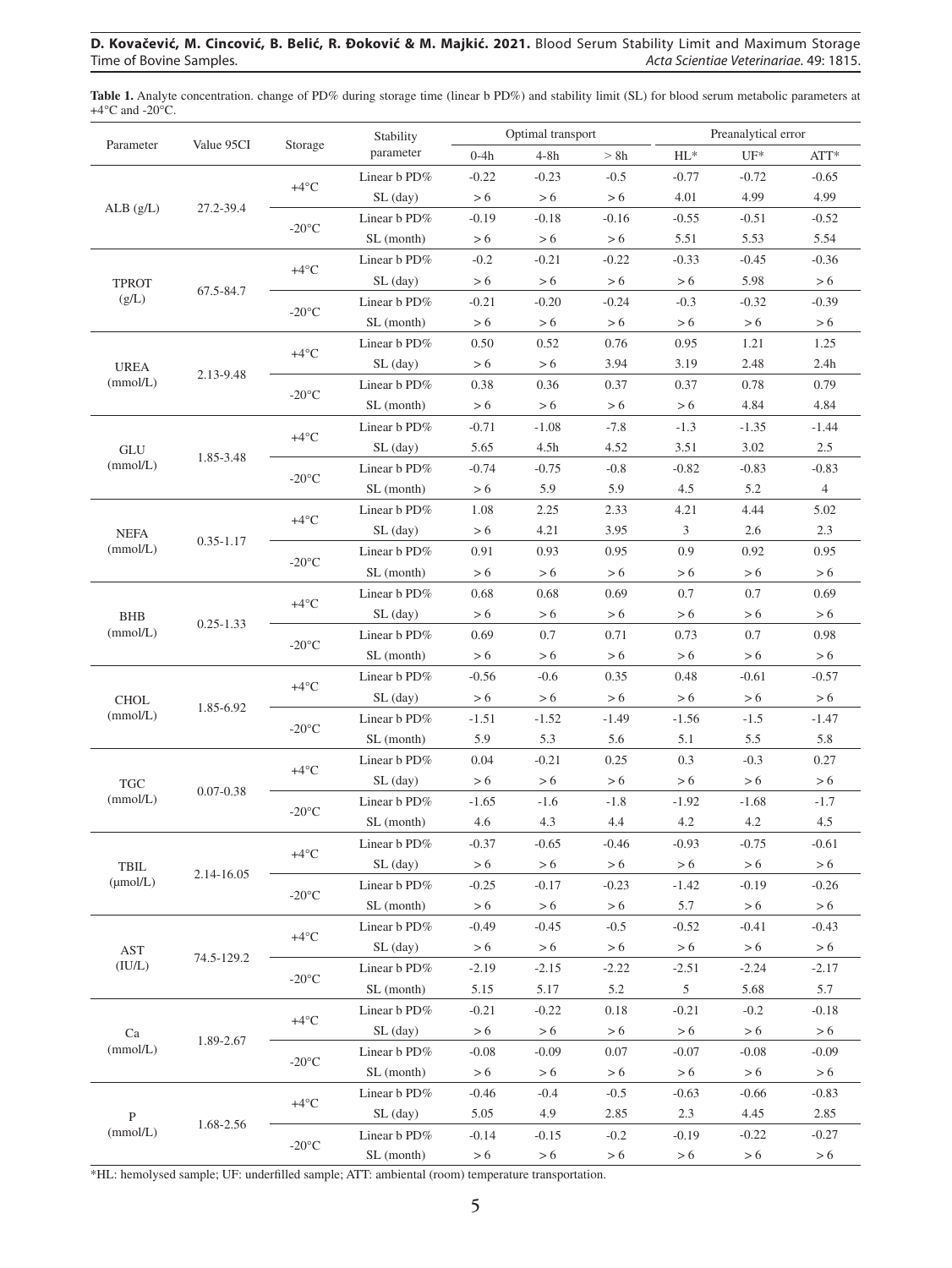

Figure 4. Percent of sample with potential clinicaly impact of analyte concentration change during stability test.

#### **DISCUSSION**

Metabolic profile involves determining a number of different parameters that indicate energy balance (NEFA, BHB, glucose), protein balance (total proteins, albumins, urea), liver functional status (AST, ALT, GGT, total bilirubin, triglycerides and cholesterol) and mineral status (Ca, P and Mg) [2,33]. The concentration of metabolic parameters in cows is within the values established so far for this animal species [3,9]. Within each of the six test groups, the concentrations of test parameters were uniform. Uniformity of initial concentrations is of great importance, because it is known that percent changes depend on baseline levels in some analytes [8].

The selection of pre-analytical factors was made on the basis of their importance in everyday practice. Preanalytical factors can greatly affect the values and stability of analytes in the blood. Prolonged contact of serum with cellular components and coagulum reduces the stability of the analyte, but serum is considered a more stable sample compared to plasma [6]. The use of different vacutainers and anticoagulants can lead to a significant deviation in the value of plasma metabolites in dairy cows in relation to serum [4]. Long-term storage of the sample at -20°C gives acceptable results for 90 days, while prolonged stability of the analyte is achieved when stored at -70°C [10]. Studies show that preanalytical and postanalytical factors (i.e. sample transportation time and retained sample storage temperature) can have a significant impact on parameter variability in the analytical phase [34]. Hemolysis reduces the stability of vitamins, hormones, and drugs in the blood [5, 17], and our study has shown that a large number of analytes are less stable in hemolyzed samples. Under-filling of the sample leads to the development of hemolysis and changes in metabolic values [29]. Insufficient filling occurs as a consequence of poor venipuncture, weak vacuum in the tube, or as a consequence of opening the vacuum tube, which often leads to mixing with air, when foam develops in the sample, mechanical damage to the sample, hemolysis and effects on analytes [28]. In addition to hemolysis in such samples, there may be a problem with altered turbidimetry, probably due to incomplete clot formation and the existence of latent fibrin formation [24]. Leaving the sample at ambient temperature, after which it is deposited at +4°C, leads to a significant variation of the analyte in relation to the procedure in which the samples are immediately placed at +4°C [22], with which our results agree.

There are different indices used to determine sample stability. The most commonly used are critical change value (CCV), the maximum permissible instability (MPI) and the total allowable error (TEa). MPI is a much stricter criterion, because it leads to the rejection of a larger number of analytes at a certain time point in relation to CCV, which makes a significantly larger number of analytes acceptable [40]. MPI largely depends on the variability of blood parameters and is directly calculated based on the data of the author Kovačević *et al*. [23], who come from the same research group and laboratory in which this research was conducted. The greater the analytical and intraindividual variability of blood parameters, the higher the MPI value will be. Based on the obtained MPI value, we conclude that ALB, TPROT, UREA, GLU, Ca and P are more stable parameters compared to NEFA, BHB, CHOL, TGC, AST and TBIL. The obtained results are mainly in accordance with the categorization given by Van Saun [41] relative to parameters variability and diagnostic value.

The dynamics and magnitude of changes in metabolite values largely correspond to previous studies that examined the stability of samples in different populations of animals and humans [8,13,14,19,20,26,30,35,38,39]. Shimizu and Ichihara [36] examined the stability of samples at six temperature regimes and showed that each analyte has a specific pattern of stability at different temperatures, but the dynamics of changes in analyte values over time are similar in different temperature regimes,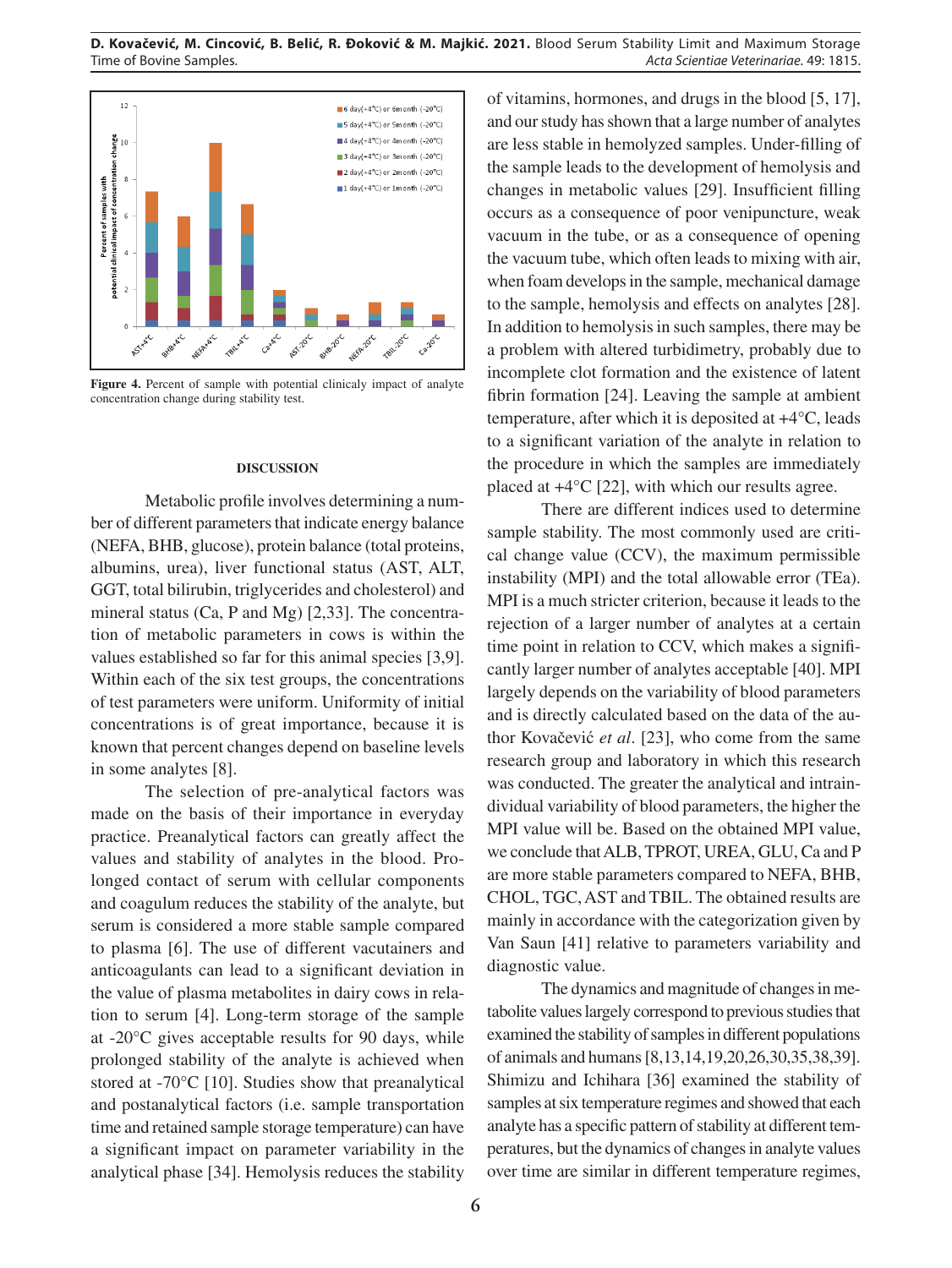**D. Kovačević, M. Cincović, B. Belić, R. Đoković & M. Majkić. 2021.** Blood Serum Stability Limit and Maximum Storage Time of Bovine Samples. *Acta Scientiae Veterinariae*. 49: 1815.

with which our results agree. The concentration of NEFA at +4°C was preserved only during rapid transport of the sample to the laboratory, while prolonged transport and the presence of preanalytical factors significantly reduced the stability of NEFA to 1-3 days (24-48 h). NEFA was stable at -20°C throughout the study period. Our results agree with Stokol and Naydan [37] who showed that NEFA concentrations were stable at +4°C for 72 h in separated plasma or serum and significantly higher stability at -20°C. The temperature regime at -20°C is the only acceptable regime for long term storage of samples for the determination of NEFA, whose stability will not change during 14 days [25]. BHB showed stability in all test conditions and all time points, which also agrees with the previously cited authors. An increase in NEFA concentration over time at +4°C was found in both sheep and humans [26,27]. Ca concentration was stable regardless of the action of preanalytical factors, storage mode and time-point. Similar results were obtained by Bach *et al*. [1]. Due to the degradation of the samples, the concentration of the analyte decreases over time. Potential clinical significance was determined in a certain percentage of samples for TBIL, AST, NEFA, BHB and Ca. Potential clinical impact was confirmed for TBIL in a previous stability test [15]. Limit values of these parameters have been determined, which with high specificity and sensitivity indicate various diseases or poor metabolic adaptation [3,7,11], so it is necessary to consider whether deviations of analyte values during the stability test can lead to misinterpretation a certain point in time.

#### **CONCLUSIONS**

The largest number of biochemical analytes in bovine blood serum shows preserved stability in the first 6 days at +4°C or 6 months at -20°C if transported to the laboratory within 8 h after sampling in ideal conditions and without the action of preanalytical errors. Prolonged transport under ideal conditions or the existence of preanalytical factors such as inadequate transport at room temperature, hemolysis or small sample volume shorten the stability of the samples in both temperature regimes.

This study can help define acceptable delay times and storage conditions for bovine blood samples, which is of great importance because in working with farm animals it is often not possible to take samples in a short time and deliver them to the laboratory, and samples are often burdened with certain preanalytical errors with limited possibilities of re-sampling.

#### MANUFACTURERS

1 Becton, Dickinson and Company. Newark, NJ, USA.

2 BioSystems S.A. Barcelona, Spain.

3 Rayto Life and Analytical Sciences Co. Ltd. Shenzhen, China.

4 International Business Machines Corporation. Armonk, NY, USA.

*Funding***.** This research was supported by grants No. 451-03- 9/2021-14/200117 from Ministry of education, science and technological development Serbia.

*Ethical approval***.** The Ethics Committee on animal use at University of Novi Sad (number IV-2017-02) approved this study.

*Declaration of interest***.** The authors report no conflicts of interest. The authors alone are responsible for the content and writing of the paper.

#### **REFERENCES**

- **1 Bach K.D., Neves R.C., Stokol T. & McArt J.A.A. 2020.** Effect of storage time and temperature on total calcium concentrations in bovine blood. *Journal of Dairy Science*. 103(1): 922-928.
- **2 Belić B., Cincović M., Lakić I., Đoković R., Petrović M., Ježek J. & Starič J. 2018.** Metabolic status of dairy cows grouped by anabolic and catabolic indicators of metabolic stress in early lactation. *Acta Scientiae Veterinariae*. 46(1): 1607. 9p.
- **3 Belić B. & Cincović M.R. 2020.** Referentne Vrednosti Kod Goveda. In: *Referentne Vrednosti Laboratorijskih Parametara U Krvi Životinja*. Novi Sad: Poljoprivredni fakultet - Departman za veterinarsku medicinu, pp.40-78.
- **4 Belić B., Cincović M.R., Došenović M., Stojanović D. & Kovačević Z. 2015.** The effects of different anticoagulants on biochemical parameters in blood of dairy cows. *Veterinarski Glasnik*. 69(1-2): 13-20.
- **5 Bérubé E.R., Taillon M.P., Furtado M. & Garofolo F. 2011.** Impact of sample hemolysis on drug stability in regulated bioanalysis. *Bioanalysis*. 3(18): 2097-2105.
- **6 Boyanton B.L. & Blick K.E. 2002.** Stability studies of twenty-four analytes in human plasma and serum. *Clinical Chemistry*. 48(12): 2242-2247.
- **7 Cincović M.R., Belić B., Radojičić B., Hristov S. & Đoković R. 2012.** Influence of lipolysis and ketogenesis to metabolic and hematological parameters in dairy cows during periparturient period. *Acta Veterinaria*. 62(4): 429-444.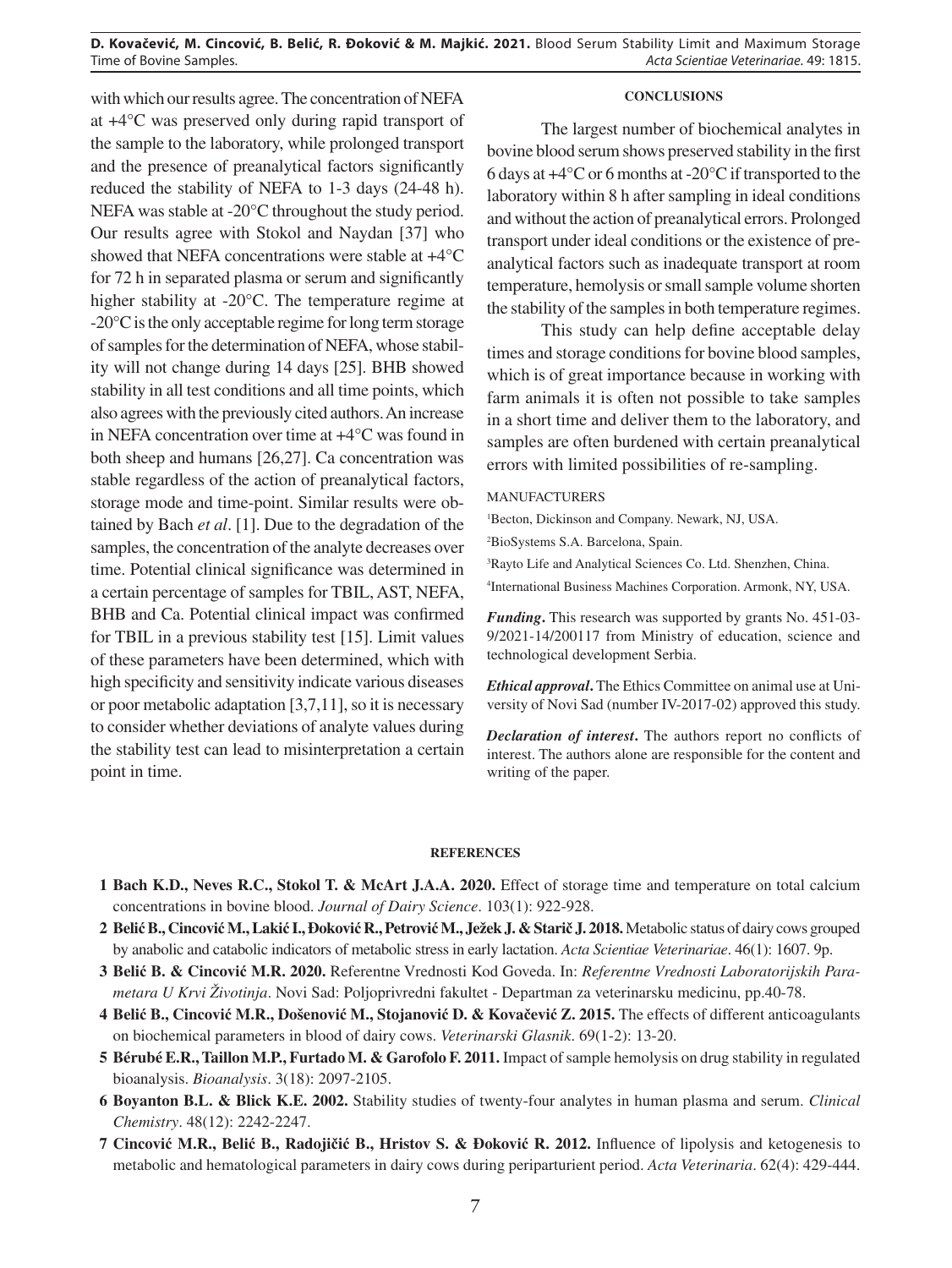**D. Kovačević, M. Cincović, B. Belić, R. Đoković & M. Majkić. 2021.** Blood Serum Stability Limit and Maximum Storage Time of Bovine Samples. *Acta Scientiae Veterinariae*. 49: 1815.

- **8 Clark S., Youngman L.D., Palmer A., Parish S., Peto R. & Collins R. 2003.** Stability of plasma analytes after delayed separation of whole blood: implications for epidemiological studies. *International Journal of Epidemiology*. 32(1): 125-130.
- **9 Cozzi G., Ravarotto L., Gottardo F., Stefani A.L., Contiero B., Moro L., Brscic M. & Dalvit P. 2011.** Reference values for blood parameters in Holstein dairy cows: Effects of parity, stage of lactation, and season of production. *Journal of Dairy Science*. 94(8): 3895-3901.
- **10 Cray C., Rodriguez M., Zaias J. & Altman N.H. 2009.** Effects of storage temperature and time on clinical biochemical parameters from rat serum. *Journal of the American Association for Laboratory Animal Science*. 48(2): 202-204.
- **11 Delić B., Belić B., Cincović M.R., Djokovic R. & Lakić I. 2020.** Metabolic adaptation in first week after calving and early prediction of ketosis type I and II in dairy cows. *Large Animal Review*. 26(2): 51-55.
- 12 Djoković R., Kurćubić V., Ilić Z., Cincović M., Lalović M., Jašović B. & Bojkovski J. 2017. Correlation between blood biochemical metabolites milk yield, dry matter intake and energy balance in dairy cows during early and mid lactation. *Advances in Diabetes and Metabolism*. 5(2): 26-30.
- **13 Donnelly J.G., Soldin S.J., Nealon D.A. & Hicks J.M. 1995.** Stability of twenty-five analytes in human serum at 22 degrees C, 4 degrees C, and -20 degrees C. *Pediatric Pathology & Laboratory Medicine*. 15(6): 869-874.
- **14 Ehsani A., Afshari A., Bahadori H., Mohri M. & Seifi H.A. 2008.** Serum constituents analyses in dairy cows: Effects of duration and temperature of the storage of clotted blood. *Research in Veterinary Science*. 85(3): 473-475.
- **15 Flores C.F.Y., Pineda Á.D.L.M.H., Bonilla V.M.C. & Sáenz-Flor K. 2020.** Sample management: stability of plasma and serum on different storage conditions. *Electronic Journal of the International Federation of Clinical Chemistry and Laboratory Medicine*. 31(1): 46-55.
- **16 Gómez-Rioja R., Amaro M.S., Diaz-Garzón J., Bauçà J.M., Espartosa D.M. & Fernández-Calle P. 2019.** A protocol for testing the stability of biochemical analytes. Technical document. *Clinical Chemistry and Laboratory Medicine*. 57(12): 1829-1836.
- **17 Hooser S.B., McCarthy J.M., Wilson C.R., Harms J.L., Stevenson G. & Everson R.J. 2000.** Effects of storage conditions and hemolysis on vitamin E concentrations in porcine serum and liver. *Journal of Veterinary Diagnostic Investigation*. 12(4): 365-368.
- **18 Humann-Ziehank E. & Ganter M. 2012.** Pre-analytical factors affecting the results of laboratory blood analyses in farm animal veterinary diagnostics. *Animal*. 6(7): 1115-1123.
- **19 Jones D.G. 1985.** Stability and storage characteristics of enzymes in cattle blood. *Research in Veterinary Science*. 38(3): 301-306.
- **20 Jones D.G. 1985.** Stability and storage characteristics of enzymes in sheep blood. *Research in Veterinary Science*. 38(3): 307-311.
- **21 Kida K. 2002.** The metabolic profile test: its practicability in assessing feeding management and periparturient diseases in high yielding commercial dairy herds. *Journal of Veterinary Medical Science*. 64(7): 557-563.
- **22 Kift R.L., Byrne C., Liversidge R., Babbington F., Knox C., Binns J. & Barth J.H. 2015.** The effect of storage conditions on sample stability in the routine clinical laboratory. *Annals of Clinical Biochemistry*. 52(6): 675-679.
- 23 Kovačević V., Cincović M.R., Belić B., Đoković R., Lakić I., Radinović M., Potkonjak A. 2021. Biological variations of hematologic and biochemical parameters in cows during early lactation. *Polish Journal of Veterinary Science*. 24(1): 119-125.
- **24 Magee L.S. 2005.** Preanalytical variables in the chemistry laboratory. In: *Lab Notes*. Franklin Lakes: Becton, Dickinson and Company, pp.1-6.
- **25 Menéndez L.G., Fernández A.L., Enguix A., Ciriza C. & Amador J. 2001.** Effect of storage of plasma and serum on enzymatic determination of non-esterified fatty acids. *Annals of Clinical Biochemistry*. 38(3): 252-255.
- **26 Moe M.O., Okstad W., Berland S. & Framstad T. 2018.** Effects of storage duration and temperature conditions on biochemical analytes in porcine clotted, uncentrifuged blood samples. *Journal of Dairy, Veterinary and Animal Research*. 7(1): 00181.
- **27 Morris J.D., Fernandez J.M., Chapa A.M., Gentry L.R., Thorn K.E., & Weick T.M. 2002.** Effects of sample handling, processing, storage and hemolysis on measurements of key energy metabolites in ovine blood. *Small Ruminant Research*. 43:157-166.
- **28 Mullins G.R. & Bruns D.E. 2017.** Air bubbles and hemolysis of blood samples during transport by pneumatic tube systems. *Clinica Chimica Acta*. 473: 9-13.